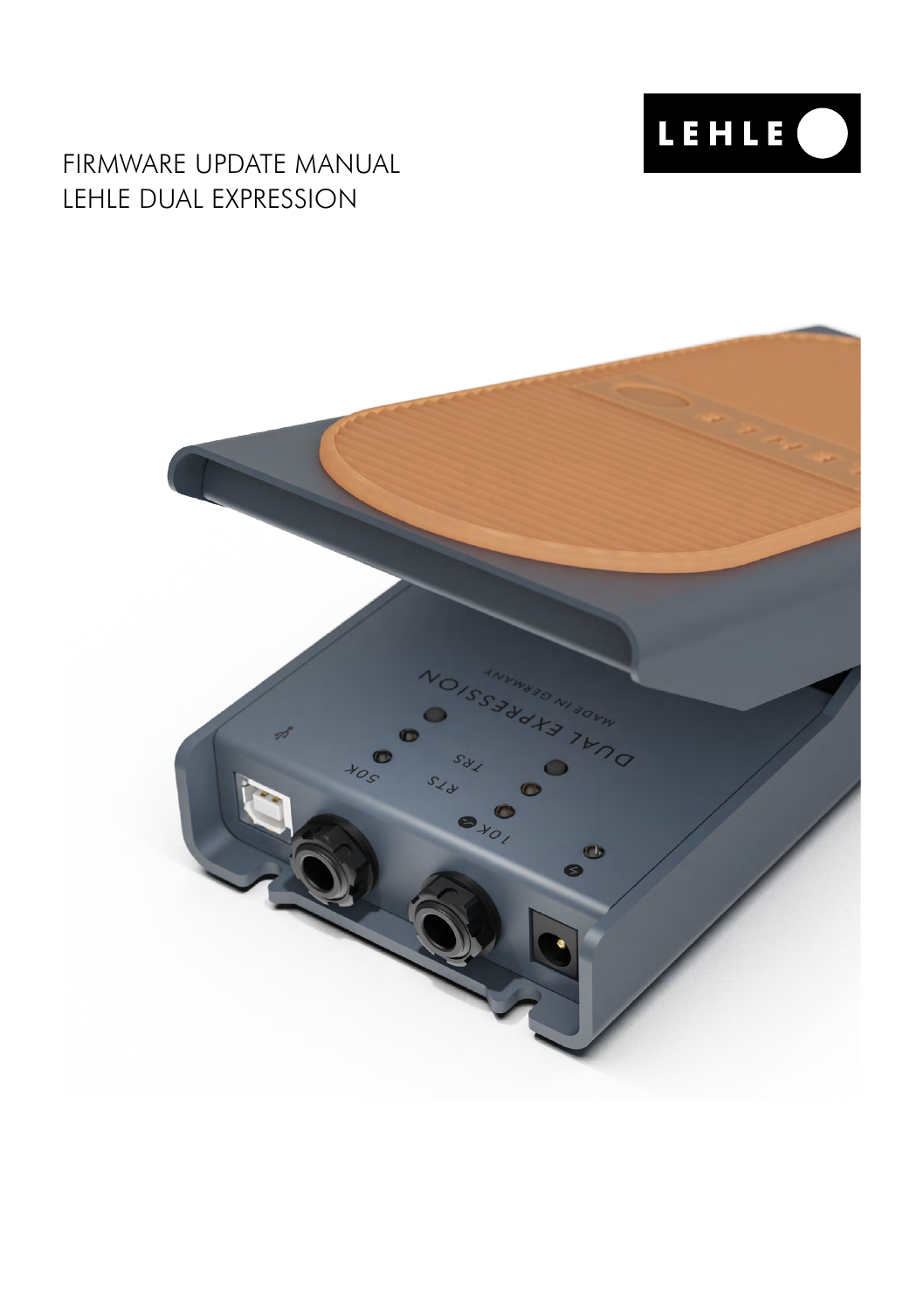INHALT / CONTENT

Seite 3 DEUTSCH

Page 6 ENGLISH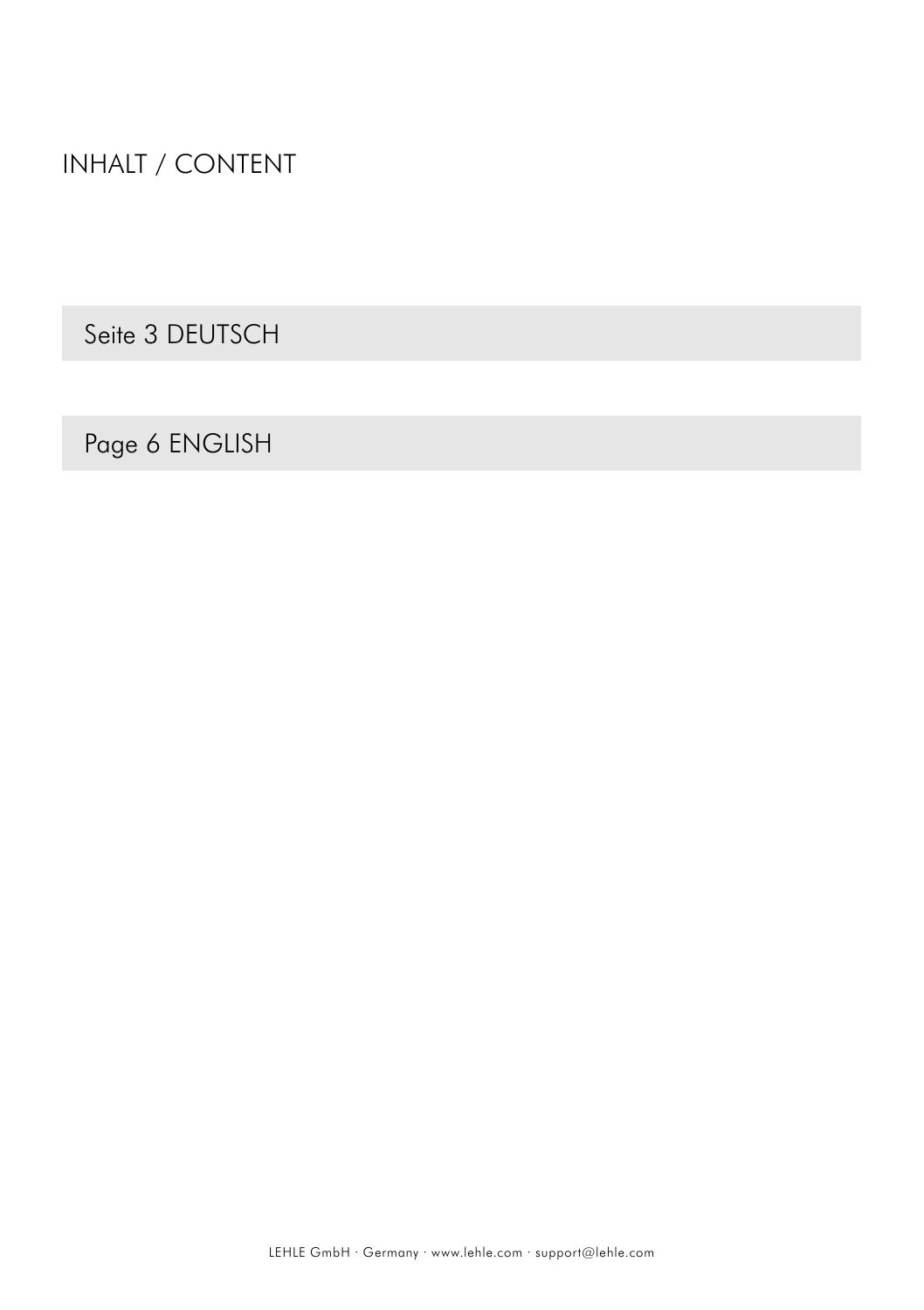## FIRMWARE UPDATE MANUAL DEUTSCH



Um das Pedal upzudaten, benötigst du einen PC oder Mac mit einem freien USB-Slot, ein USB-Kabel und eine Internetverbindung.

Gehe auf expression-pedal.com und wähle das LEHLE DUAL EXPRESSION.

Unter dem Tab "SOFTWARE" findest du die aktuellste Version der Firmware.

Lade das ZIP-File auf deinen Computer und extrahiere die dort enthaltene ".bin"-Datei.

Verbinde nun das USB-Kabel mit einem freien USB-Eingang an deinem Computer.

Drücke und halte am LEHLE DUAL EXPRESSION den 50K-Taster (7) und stecke das andere Ende des USB-Kabels in die USB-Buchse (1) des LEHLE DUAL EXPRESSION ein.

Lasse den 50K-Taster los.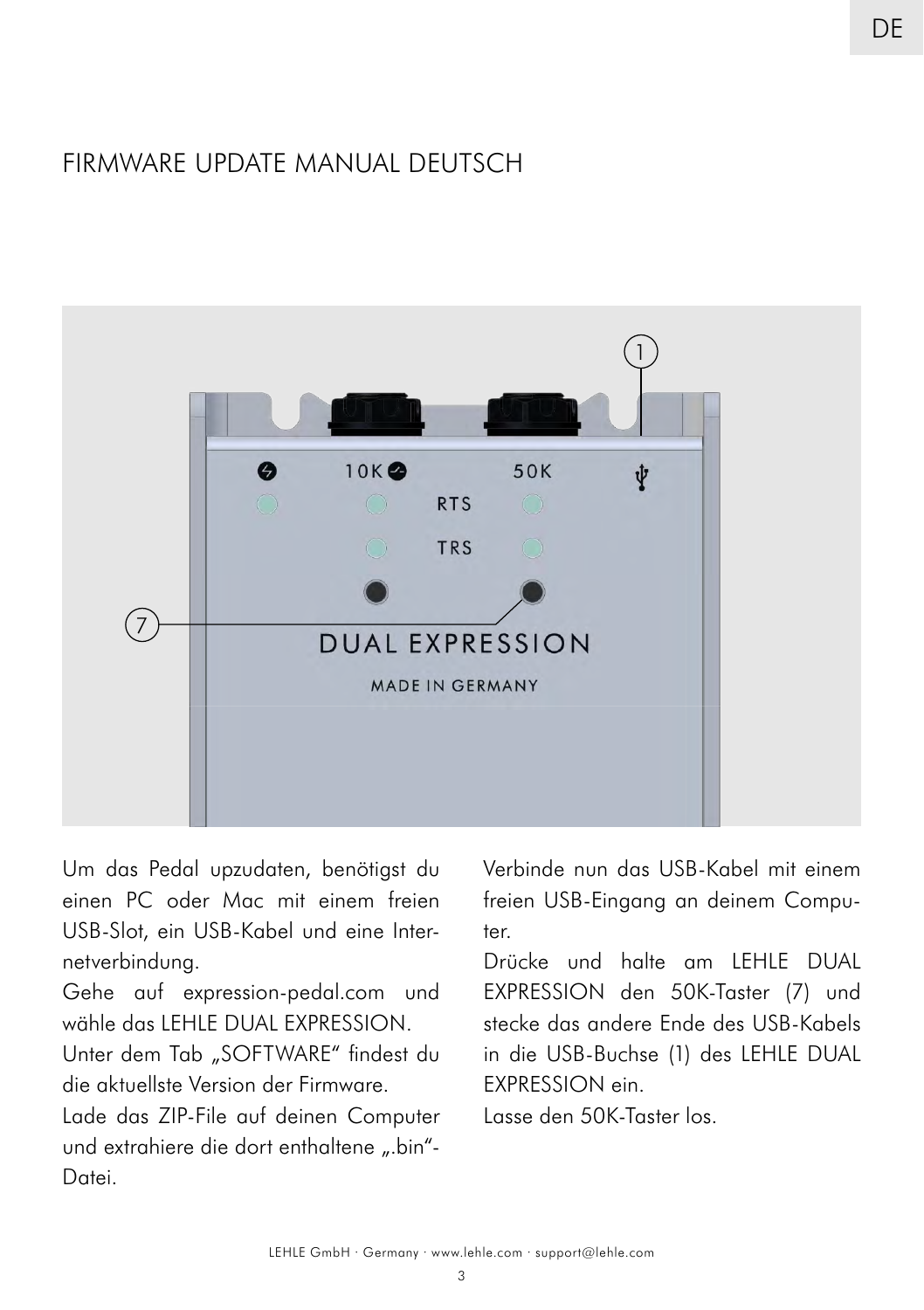#### WINDOWS

1. Öffne im Windows Explorer das Wechselmedium "CRP DISABLED".

2. Lösche die darin enthaltene Datei "firmware" oder "firmware.bin".

3. Lokalisiere die heruntergeladene, aktuelle Firmware; üblicherweise in deinem Downloads-Ordner.

4. Ziehe die Datei oder nutze das Kontextmenü "Kopieren" & "Einfügen", um die aktuelle Firmware auf das Wechselmedium zu bringen.

5. Trenne die USB-Verbindung, indem du das USB-Kabel aus beiden Buchsen abziehst.

Die Firmware wurde nun aktualisiert. Nun muss der Regelweg des Pedals neu kalibriert werden.

#### MacOS:

1. Öffne im Finder das Wechselmedium "CRP DISABLED".

2. Ziehe die darin enthaltene Datei "firmware" oder "firmware.bin" in den Papierkorb.

3. Lokalisiere die heruntergeladene, aktuelle Firmware; üblicherweise in deinem Downloads-Ordner im Finder.

4. Verschiebe die aktuelle Firmware auf das Wechselmedium.

5. Werfe das Wechselmedium aus (cmd  $+$  E).

6. Trenne die USB-Verbindung, indem du das USB-Kabel aus beiden Buchsen abziehst.

Die Firmware wurde nun aktualisiert. Nun muss der Regelweg des Pedals neu kalibriert werden.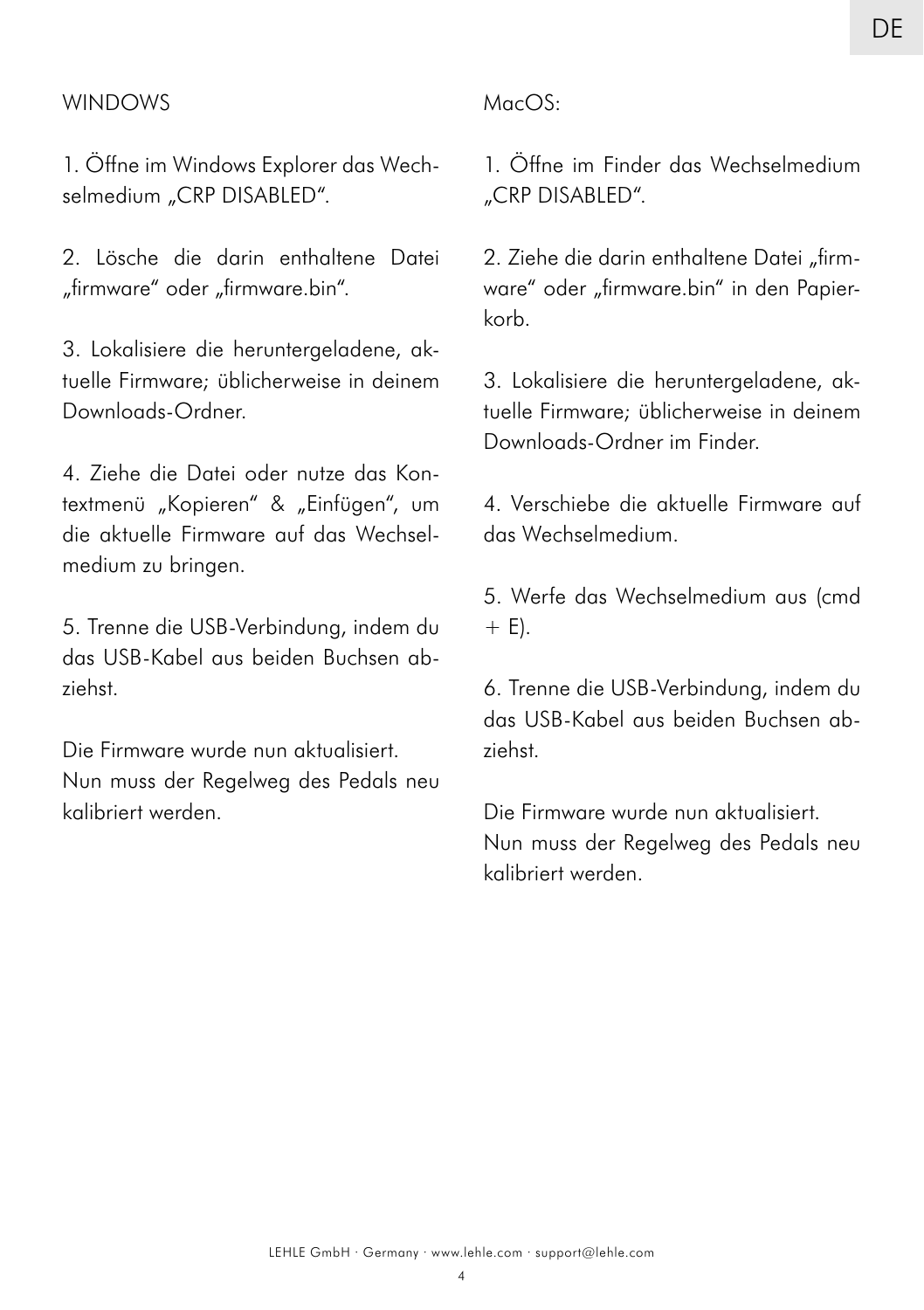## KALIBRIEREN DES PEDALWEGS

Im Auslieferungszustand ist der Regelweg des LEHLE DUAL EXPRESSION von uns perfekt kalibriert und der Schaltausgang an der 10K-Buchse löst in den letzten Millimetern aus.

In der Regel benötigt es keine erneute Kalibrierung.

Nach einem Update der Firmware muss das Pedal neu kalibirert werden.

1. Kalibrierungsprozess-Auswahl-Menü

- Die blaue 10K-Switch-LED und die weiße 50K-TRS-LED blinken abwechselnd.

2. Regelweg kalibrieren

Um den Regelweg zu kalibrieren, also wo der minimalste (Ferse) und maximalste (Zehen) Punkt des Regelwegs erreicht werden soll, drücke im Auswahlmenü (1.) den 50K-Taster.

Die 50K-TRS-LED blinkt.

Gehe nun innerhalb der nächsten 5 Sekunden (5x "Lehleswitcher" sagen) mit dem Schweller in die minimalste Fersenposition und danach in die maximalste Zehenposition.

Das Pedal merkt sich beide Punkte und speichert beide Werte ab.

Nach 5 Sekunden hört die 50K-TRS-LED auf zu blinken, geht aus und der Kalibrierungsprozess ist beendet.

Das LEHLE DUAL EXPRESSION startet von selbst neu.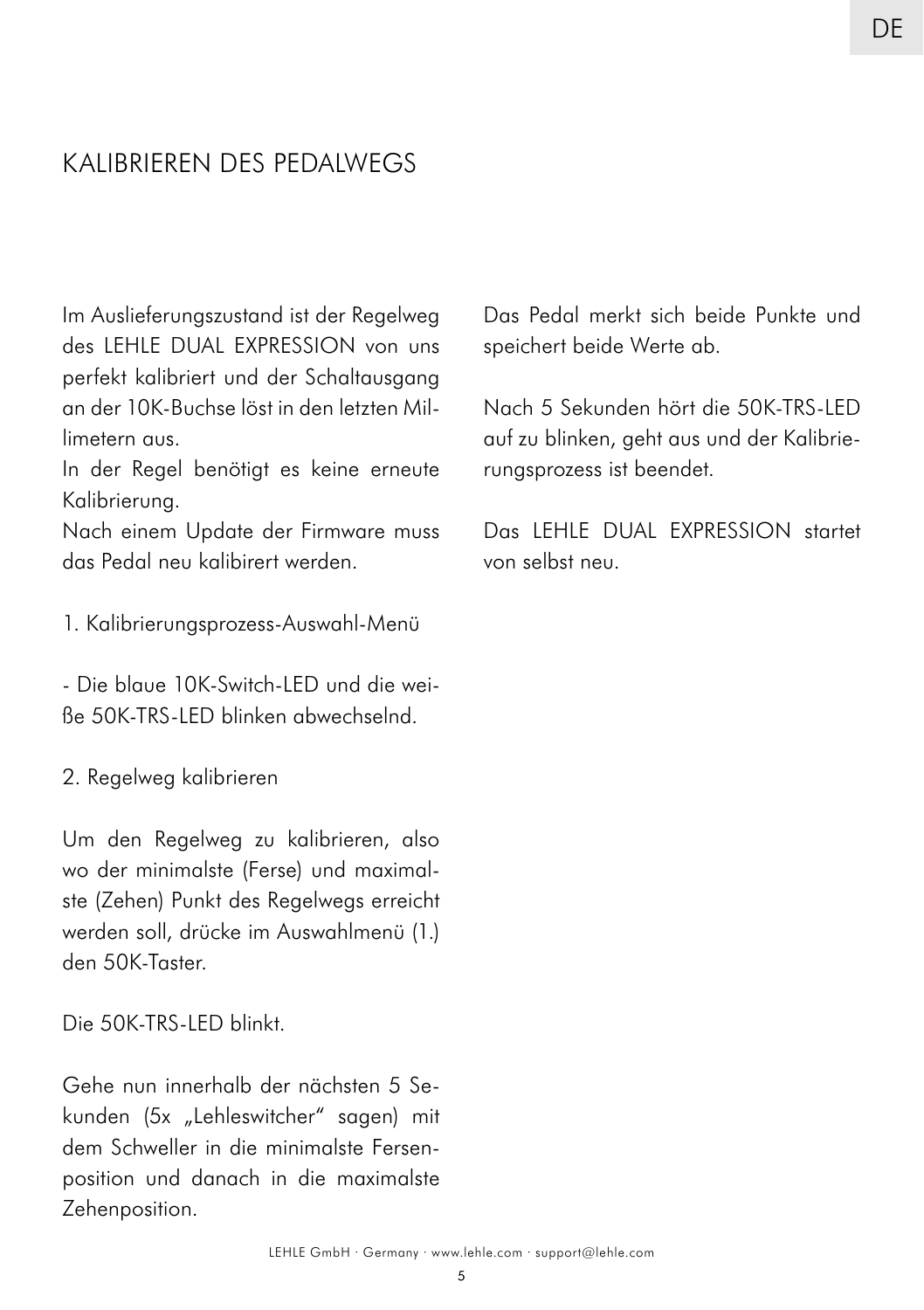## FIRMWARE UPDATE MANUAL ENGLISH



In order to update the pedal, you need a PC or Mac with a free USB slot, an USB cable and an internet connection.

Go to www.expression-pedal.com and select the LEHLE DUAL EXPRESSION. At the tab "SOFTWARE" you'll find the newest version of the firmware.

Download the zip-file to your computer and extract the included .bin file

Now connect the USB cable to a free USB slot on your computer.

At the LEHLE DUAL EXPRESSION press and hold the 50k button and connect the other side of the USB cable to the USB socket of the LEHLE DUAL EXPRESSION. Release the 50k button.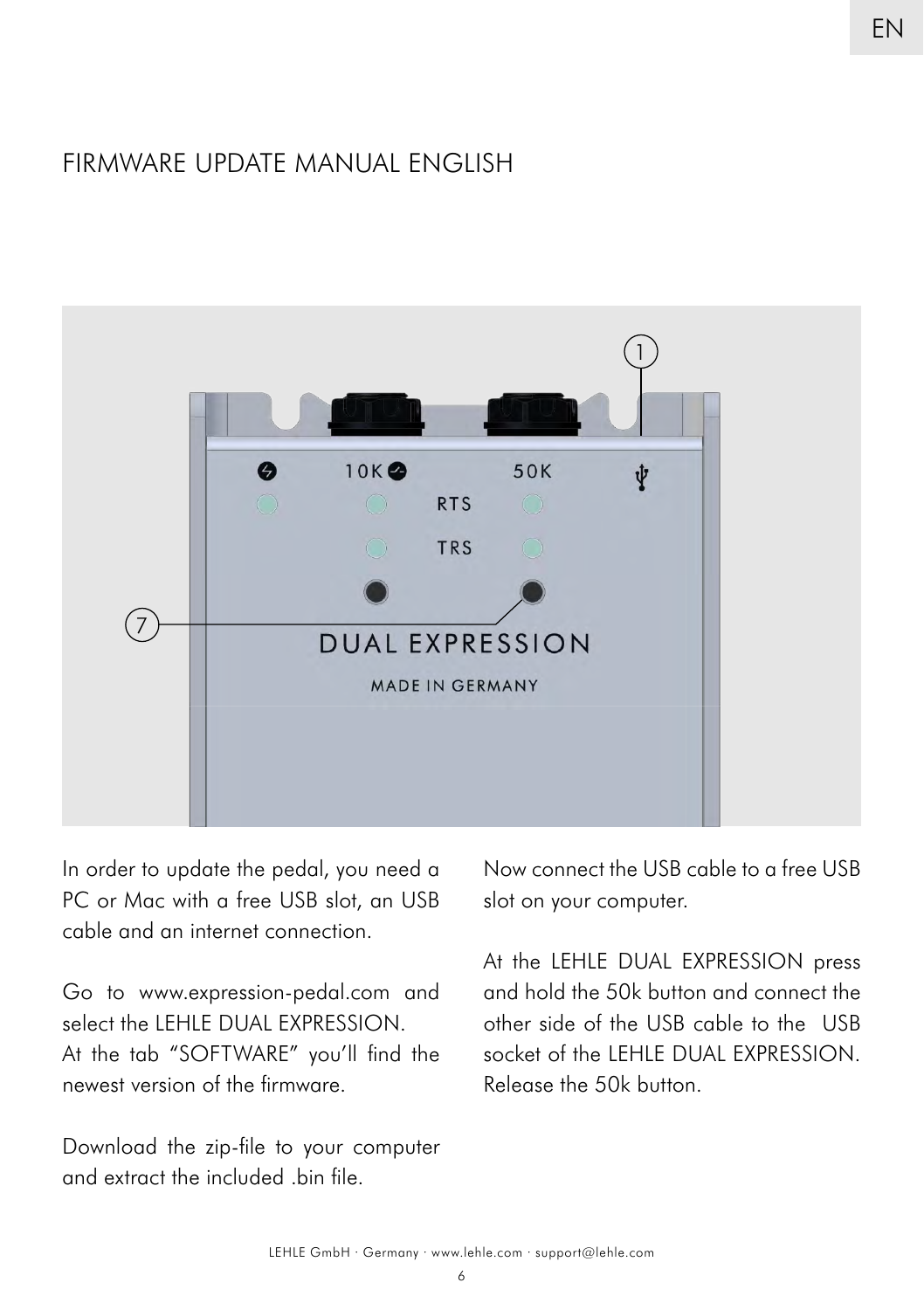#### WINDOWS:

1. In the Windows Explorer open the removable disc "CRP DISABLED".

2. Delete the contained file "firmware" or "firmware.hin"

3. Locate the downloaded firmware; usually it's in your downloads folder.

4. Drag the file or use the "copy & paste" context menu, to bring the new firmware to the removable disc.

5. Disconnect the USB connection by removing the USB cable.

The firmware has been updated. After the update the pedal needs to be calibrated.

#### MacOS:

1. In the MacOs Finder open the removable disc "CRP DISABLED".

2. Delete the contained file "firmware" or "firmware.bin".

3. Locate the downloaded firmware; usually it's in your downloads folder.

4. Drag the file or use the "copy & paste" context menu, to bring the new firmware to the removable disc.

5. Eject the removable disc (cmd  $+$  E).

6. Disconnect the USB connection by removing the USB cable

The firmware has been updated. After the update the pedal needs to be calibrated.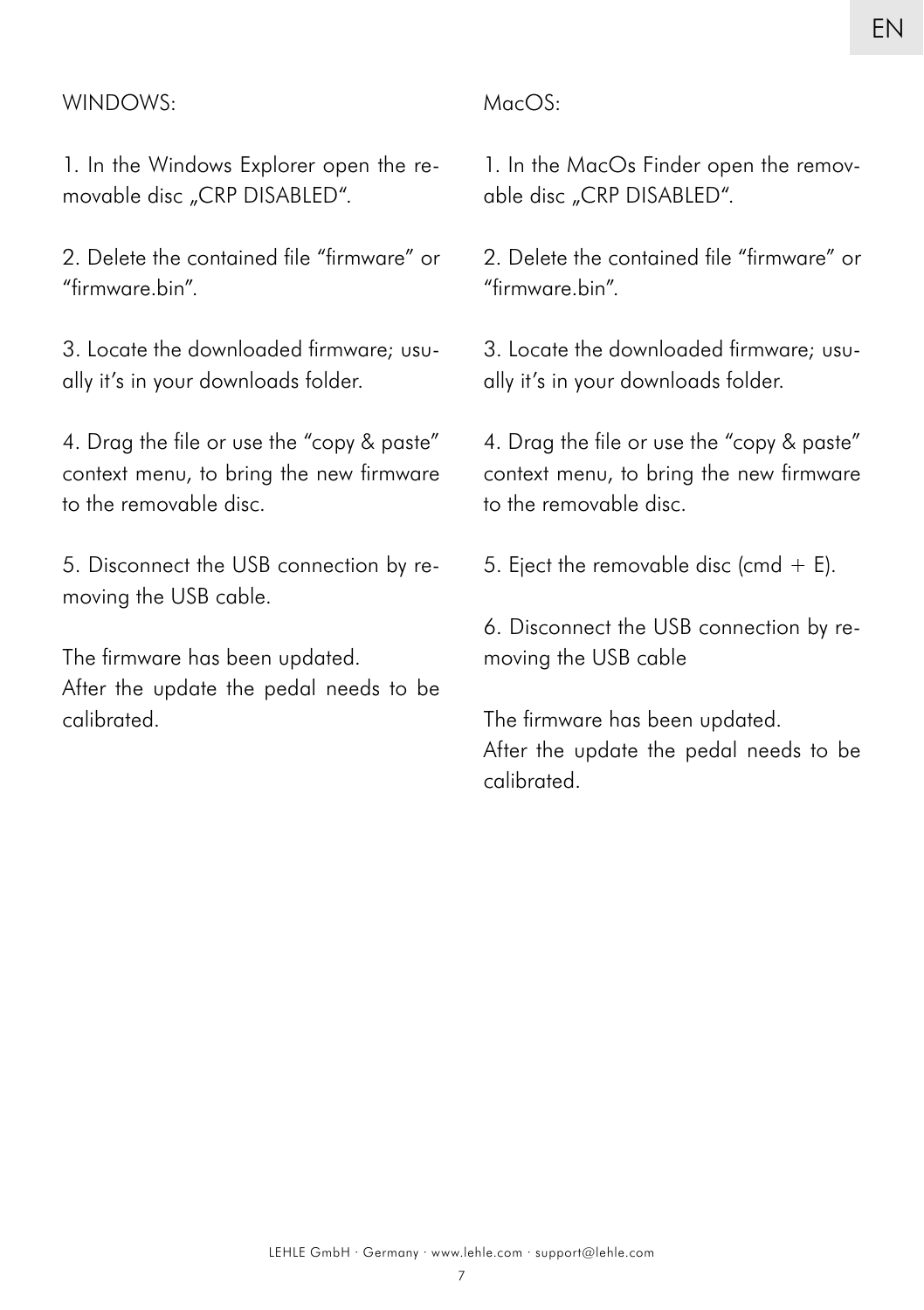## CALIBRATION OF THE PEDAL RANGE

In factory setting the pedal range of the LEHLE DUAL EXPRESSION is perfectly calibrated and the switch output of the 10K socket is being triggered in the last few millimetres.

Normally, it doesn't need a calibration again. Nevertheless, after an update the pedal needs to be recalibrated.

1. Calibration process menu

The blue 10K switch LED and the white 50K TRS LED are flashing alternately.

2. Calibrating the pedal range

In order to calibrate the pedal range, where the minimum (heel) and the maximum (toe) position of the pedal range should be reached, in the calibration process menu (1.) the 50K soft touch button needs to be pressed.

The 50K TRS LED flashes.

Move the rocker within 5 seconds (say "Lehle switcher" five times) to the most minimal heel position and then into the maximum toe position.

The pedal learns these two positions and stores the values inside.

After the 5 seconds the 50K TRS LED stops flashing, goes off and the calibration process is finished.

The LEHLE DUAL EXPRESSION reboots again.